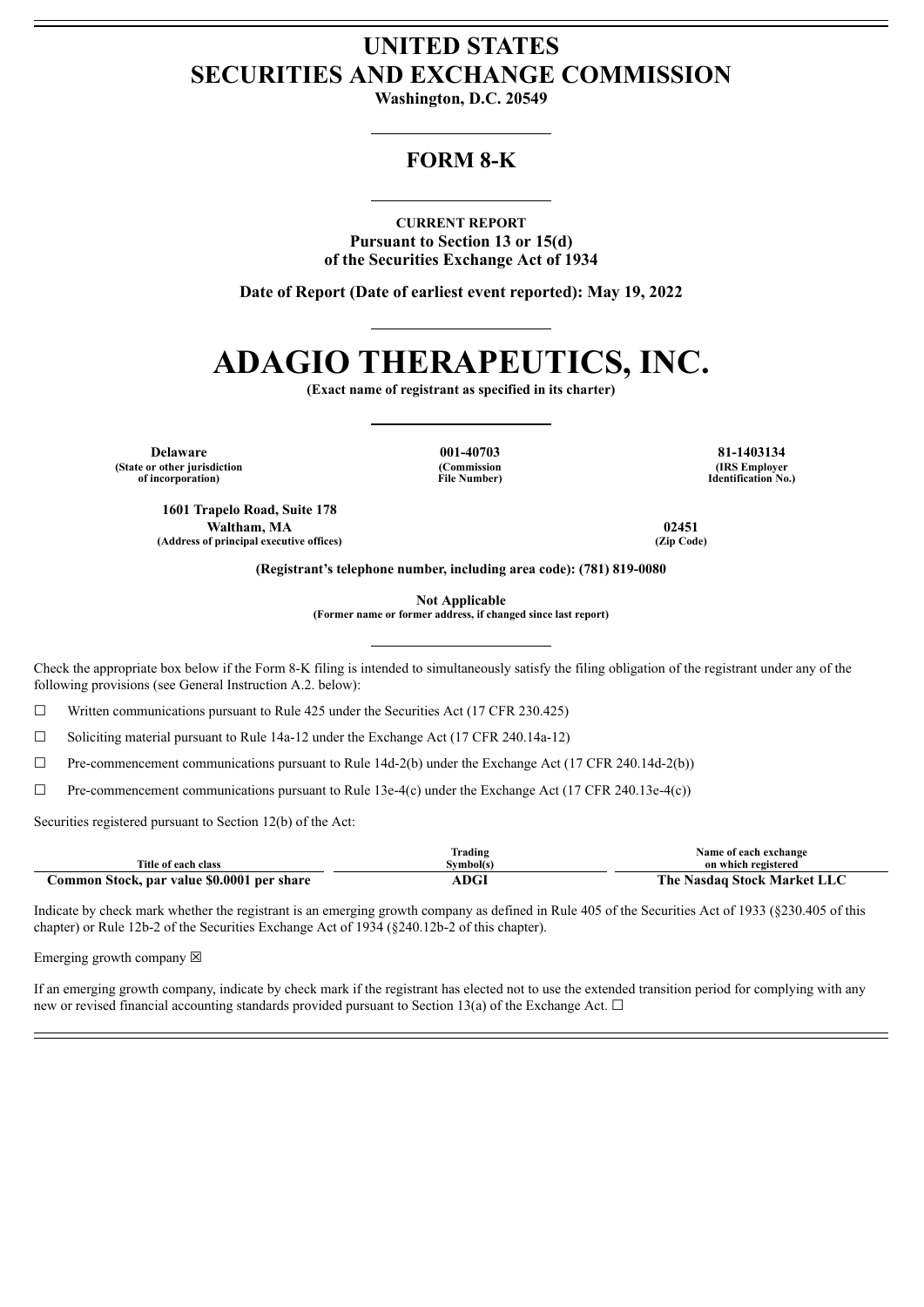#### **Item 8.01 Other Events.**

On May 19, 2022, Adagio Therapeutics, Inc. (the "Company") announced that it will postpone the Company's 2022 Annual Meeting of Stockholders (the "Annual Meeting"), previously scheduled for May 26, 2022, and with respect to which the Company had filed a preliminary proxy statement with the Securities and Exchange Commission (the "SEC") on April 26, 2022. The Company will also set a new record date, which will be announced along with the new Annual Meeting date at a later time.

The Company has received notice from Mithril II LP, a Delaware limited partnership ("Mithril"), which beneficially owns approximately 10.2% of the Company's common stock, expressing the intention of Mithril to nominate three nominees for election to the Company's Board of Directors (the "Board") at the Annual Meeting. Mithril and the other participants in its proxy solicitation (collectively, the "Mithril Group") have filed a definitive proxy statement with the SEC in which they indicate beneficial ownership of approximately 49.3% of the shares of the Company's common stock outstanding on March 29, 2022. The three candidates (collectively, the "Mithril Nominees") nominated by Mithril are the only nominees that have been submitted for election at the Annual Meeting.

The Company will not be submitting a separate slate of nominees for election to the Board at the Annual Meeting. Consequently, the Company does not plan to solicit proxies from stockholders in connection with the Annual Meeting or plan to deliver a proxy statement or proxy solicitation materials to stockholders in connection with the Annual Meeting.

Pursuant to Rule 14c-2(a) of Regulation 14C of the Securities and Exchange Act of 1934, as amended, the Company has filed a preliminary information statement on Schedule 14C that contains additional information about the Annual Meeting. To comply with the (i) mandatory preliminary review period under Rule 14c-5 of Regulation 14C, and (ii) requirement that the Annual Meeting be held at least 20 days after the Company's mailing of a definitive information statement, the date of the Annual Meeting must be postponed from its originally scheduled date.